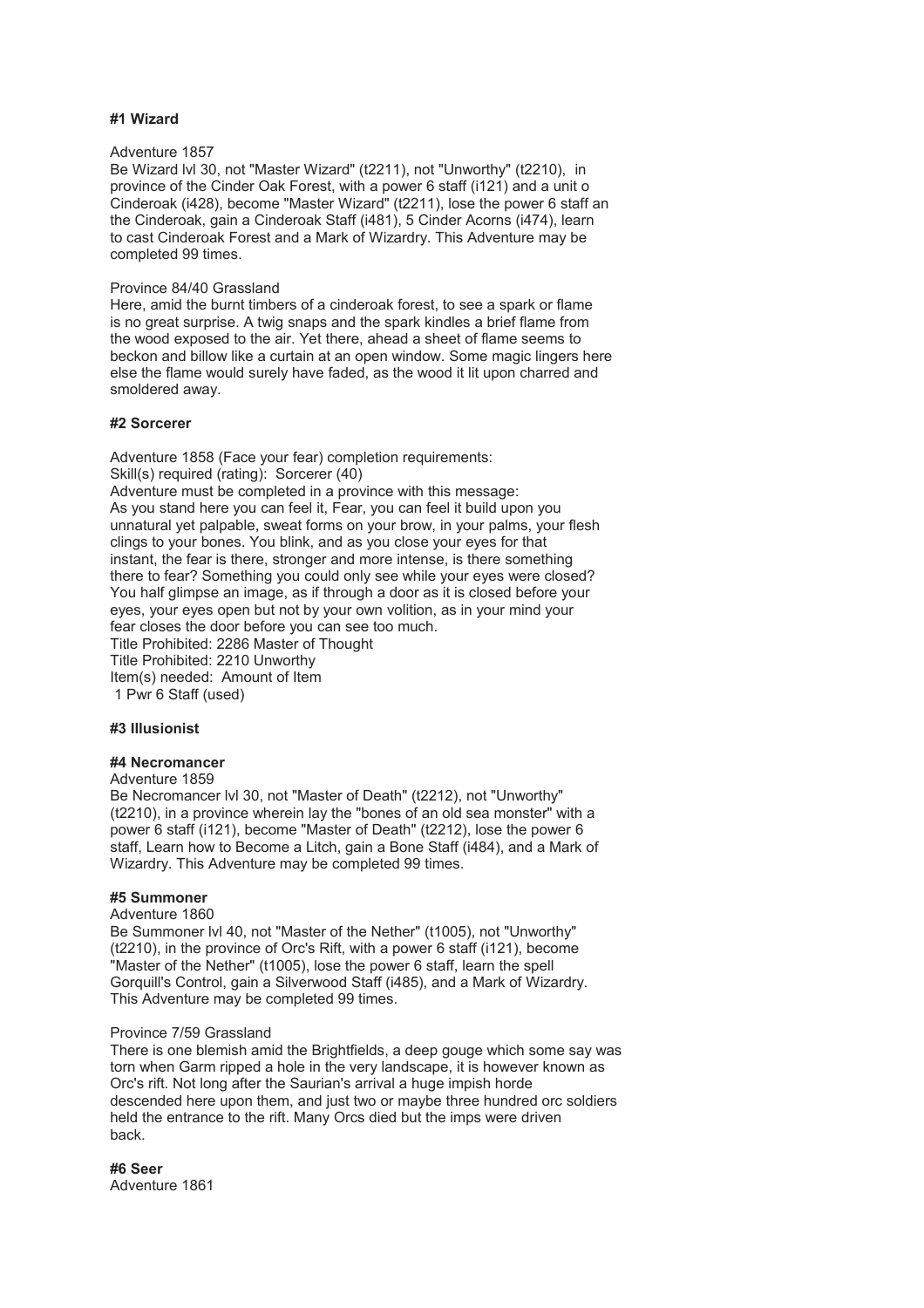Be Seer lvl 40, not "Master of Information" (t1006), not "Unworthy" (t2210) in the province of Sirena's Mists, with a power 6 staff (i121), become "Master of Information" (t1006), lose the power 6 staff, Learn the spell - Exit Seeker, gain an Eye Staff (i486), and a Mark of Wizardry. This Adventure may be completed 99 times.

## Province 36/24 Coastal Swamp

Mists often sweep in from the sea across the swamps of Sirena. As they descend, everyone in the area is left with an inescapable feeling that there is someone in the fog watching them! You are almost compelled to chase off into the Mist after them, but you pause, left with the eerie feeling that taking that step will send you into another world.

# **#7 Warlock**

# Adventure 1862

Be Warlock lvl 45, not "Master of Battle" (t1007), not "Unworthy" (t2210), in the province of the broken war machines, with a power 6 staff (i121), become "Master of Battle" (t1007), lose the power 6 staff, learn the spell Quar's Catapults, gain an Battle Staff (i487), and a Mark of Battle. This Adventure may be completed 99 times.

#### Province 69/60 Swamp

Two old vast broken war machines stand here, the swinging arm of one machine draped across the back of the other as if patting another grizzled war veteran upon the shoulder, forming a low arch across the path. Province 67/61 Grassland

#### **#8 Enchanter**

## Adventure 1863

Be Enchanter lvl 30, not "Master Smith" (t2213), not "Unworthy" (t2210), in the province of the Delving, with a power 6 staff (i121) become "Master Smith" (t2213), lose the power 6 staff, Learn the Spell Dorin's Shame, gain a Rune Staff (i488), and a Mark of Fate. This Adventure may be completed 99 times.

The Delving should not be hard to find

# **#9 Druid**

# Adventure 1865

Be Druid lvl 40, not "Master of Trees" (t2287), not "Unworthy" (t2210), in the province of the of the Towering Yew, with a power 6 staff (i121) become "Master of Trees" (t2287), lose the power 6 staff, learn the spell Towering Yew, gain a Land Staff (i489), and a Mark of Glory. This Adventure may be completed 99 times.

#### Province 57/6 Barren Mountains

A mighty Yew towers over head, this tree is huge yet it seems to be hollow, there are cracks in the dark wood of its trunk which might lead onward to the secret world within.

## **#10 Priest**

## Adventure 1866

Be Priest lvl 40, not "Master of Life" (t2288), not "Unworthy" (t2210), in the province that teems with Life, with a power 6 staff (i121) become "Master of Life" (t2288), lose the power 6 staff, gain a Life Staff (i490), and a Mark of Divinity. This Adventure may be completed 99 times.

Adventure 1867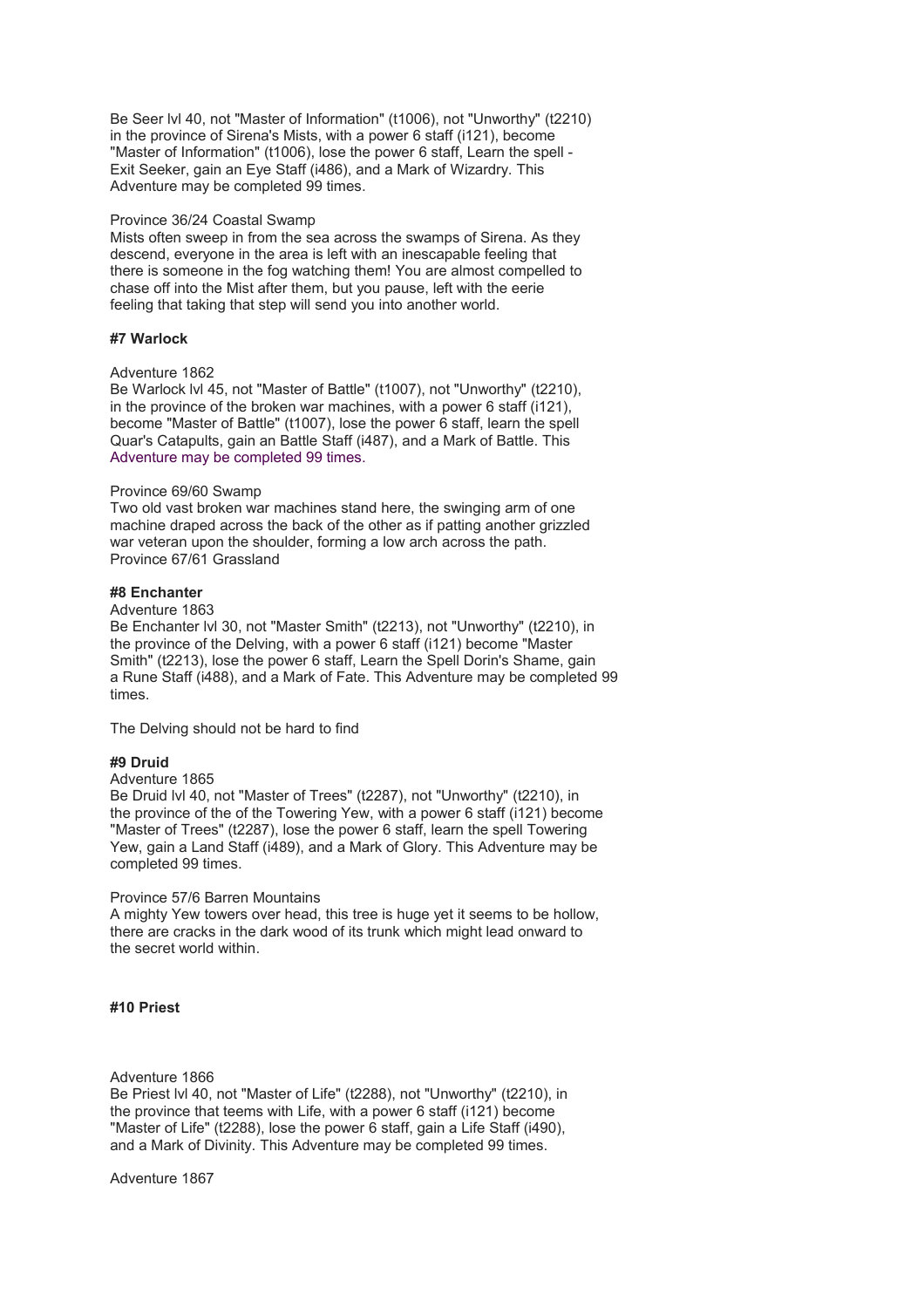Be Priest lvl 35, not "Master of Life" (t2288), not "Unworthy" (t2210), in guild embedded in the very roots of Yggdrasil the tree of Life, with a powe 6 staff (i121) and worship Ssslith, become "Master of Life" (t2288), lose the power 6 staff, gain a Life Staff (i490), and a Mark of Divinity. This Adventure may be completed 99 times.

# **#11 Bard**

## Adventure 1868

Be Bard lvl 25, not "Master of Tales" (t2214), not "Unworthy" (t2210), in the province with the "remnants of an Inn", with a power 6 staff (i121) become "Master of Tales" (t2214), lose the power 6 staff, gain a Song Staff (i491), 5 Blood Mead (i623), and a Mark of Destiny. This Adventure may be completed 99 times.

#### Province 35/3 Swamp

Here amongst the scattered standing stones, a staggered lintel forms a crooked doorway. The remnants of an Inn that once stood here, what tales were told, what stories the stones have heard, now all lost to the mists of time.

## **#12 Assassin**

Adventure 1869 (Hand of Blood) completion requirements: Skill(s) required (rating): Assassin (40) Adventure must be completed in a province with this message: Crows gather overhead as you approach, great carrion birds that have little fear of you. Their roost a twisted gibbet from which hang the bodies of several unidentifiable creatures, and several empty loops of rope, to place one's head in a noose is to journey to another place. Title Prohibited: 1012 Master of Blood Title Prohibited: 2210 Unworthy Sponsor is required to be Alive A prisoner meeting the following restrictions is required: Prisoner ID# in range 201 to 1000

# Province 43/48 Coastal Swamp

Crows gather overhead as you approach, great carrion birds that have little fear of you. Their roost a twisted gibbet from which hang the bodies of several unidentifiable creatures,and several empty loops of rope, to place one's head in a noose is to journey to another place.

# **#13 Spy**

Adventure 1870 Be Spy lvl 25, not "Master of Secrets" (t2215), not "Unworthy" (t2210), in the province where "you are not sure even where here is?", become "Master of Secrets" (t2215), gain a Listening Staff (i493), and a Mark of Divinity. This Adventure may be completed 99 times.

#### Province 104/55 Swamp

You were never here. The thought rings in your mind. Indeed, you are not sure even where here is? The idea of here seems confusing in itself. If you knew where here was, you are sure that leaving would be a good idea! And as if the very idea in your mind has been made surreal, a doorway that was never there appears before you.

# **#14 Stealth**

Adventure 1871

Have Stealth lvl 30, not "Master of Shadows" (t1014), not "Unworthy" (t2210), in the province where the gaze of Keyshan is upon you, have 15 invisibility potions (i407), become "Master of Shadows" (t1014), lose the potions, gain a Shadow Staff (i494), and a Mark of Cruelty. This Adventure may be completed 99 times.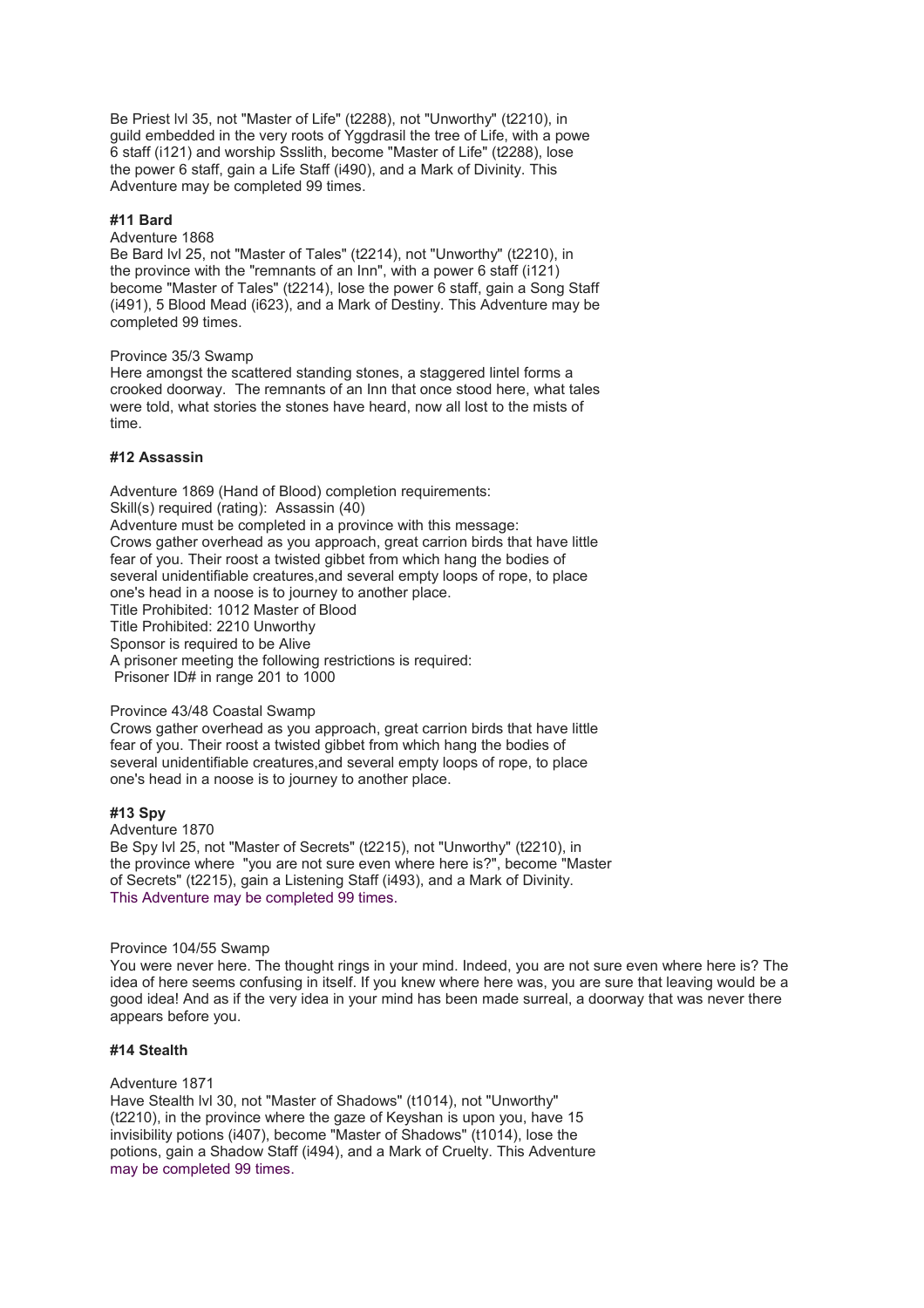Province 72/68 Forest

The whole province is shrouded in darkness. Be careful how you tread here for the gaze of Keyshan is clearly on you in this place!

# **#15 Thief**

#### Adventure 1872

Be Thief lvl 40, not "Master of Jewels" (t1015), not "Unworthy" (t2210), in the province where Loki is or was imprisoned, with 150 precious gems (i417) become "Master of Jewels" (t1015), lose the gems, gain a Missing Staff (i495), and a Mark of Wealth. This Adventure may be completed 99 times.

# **#16 Merchant**

#### Adventure 1873

Be Merchant lvl 35, in a Merchant Guild inside Thermia, not "Master of Coin" (t1016), not "Unworthy" (t2210), with 100,000 crowns, become "Master of Coin" (t1016), lose the crowns, gain a Trade Staff (i496), and a Mark of Glory. This Adventure may be completed 99 times.

BTR2: Thermia is in 16/17

#### **#17 Rumormonger**

#### Adventure 1874

Be Rumormonger lvl 30, not "Master of Misled" (t1017), not "Unworthy" (t2210), in the province where mist, "seems to rise out of the very ground" become "Master of Misled" (t1017), gain the Impudent Staff (i497), and a Mark of Destiny. This Adventure may be completed 99 times.

### Province 16/27 Moors

Wind blown fog coalesces around you as you walk across the moor, it seems to rise out of the very ground in a most alarming fashion. Voices echo in the surrounding land, closer and further than they ought to sound, distorting everything. For a moment you spot a clearing in the fog, a small chink perhaps a way out, but then the swirling mist closes again and you are once again surrounded.

# **#18 Admin/Eng**

# Adventure 1875

Be Admin/Eng lvl 25, not "Master of Ships" (t2344), not "Unworthy" (t2210), in the province of the wrecked Dragon ships, with a Dragon Ship (i396) in possessions, become "Master of Ships" (t2344), lose the Dragon Ship, gain a Tiller of Might (i498), and a Mark of Wealth. This Adventure may be completed 99 times.

#### At 16/78 Hvy Forest Magic Shell: 0

Here deep in the Forest just far enough inland from the coast someone has hidden a large ship, in fact there seem to be a number of wrecked ship hulls from large Dragon ships scattered through the trees. Piled and jumbled on top of each other and tangled amongst the roots almost as if they were washed up here - and the ancient timbers have sprouted roots and eventually given rise to this forest. There are some sections of hull that seem almost intact - and a few doors gape open as if to invite you in...

## **#19 Berserker**

#### Adventure 1876

Be Berserker lvl 60, not "Master of Fury" (t1019), not "Unworthy" (t2210), in the province where the Mad God was felled, with a power 4 Elf Hammer (i108) become "Master of Fury" (t1019), lose the power 4 Elf Hammer, gain a Rage Staff (i499), and a Mark of Battle. This Adventure may be completed 99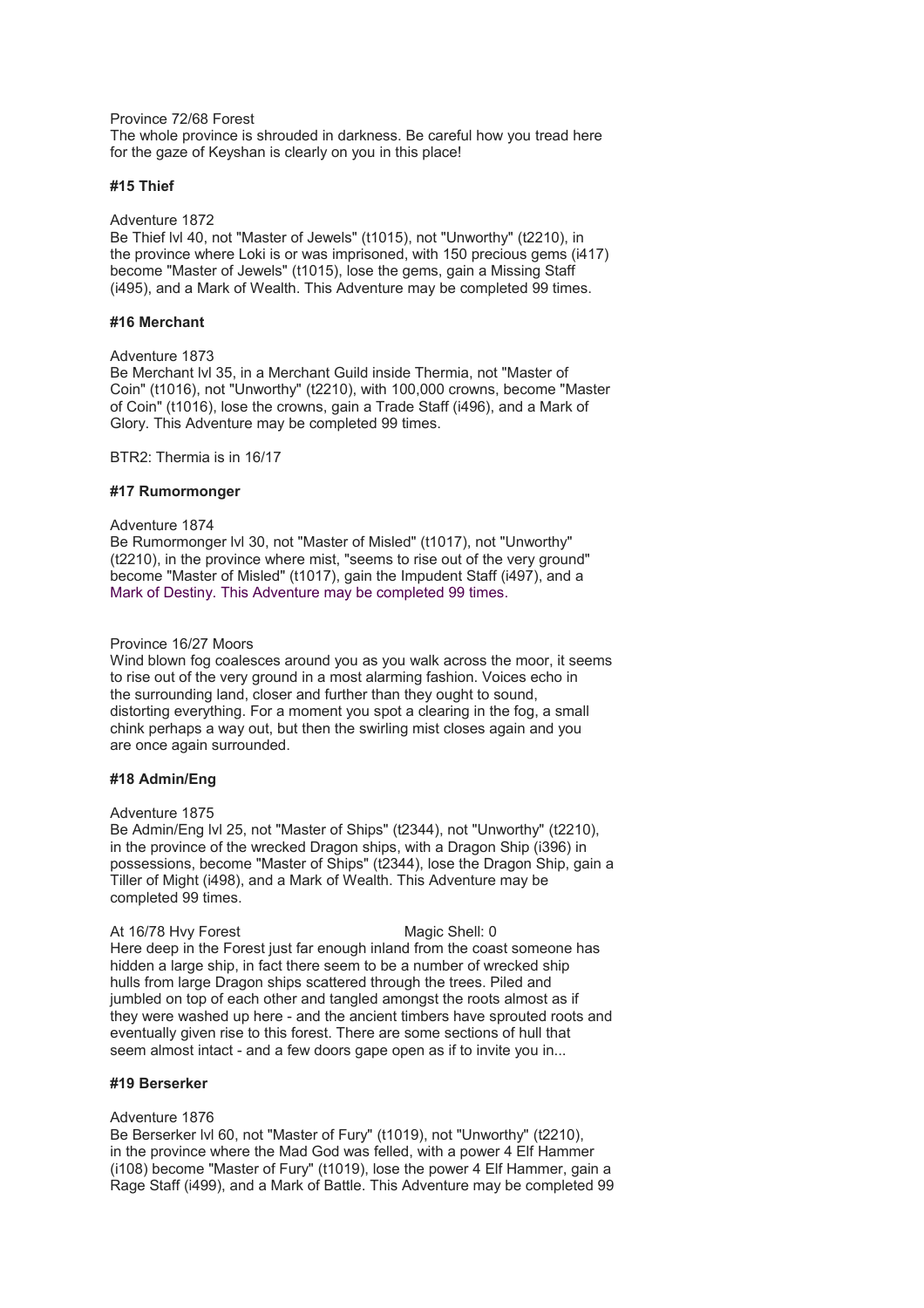# times.

# Adventure 1882

Be a Priest of Thor, Berserker lvl 40, not "Master of Fury" (t1019), not "Unworthy" (t2210), in the province where the Mad God was felled, with a power 4 Elf Hammer (i108) become "Master of Fury" (t1019), lose the power 4 Elf Hammer, gain a Rage Staff (i499), and a Mark of Battle. This Adventure may be completed 99 times.

# **#20 Knight**

#### Adventure 1877

Be Knight lvl 50, not "Master Warden" (t2216), not "Unworthy" (t2210), in the province where there is "A small gap in a wall", become "Master Warden" (t2216), gain an Honor Staff (i500), and a Mark of Honor. This Adventure may be completed 99 times.

# Adventure 1883

Be Knight lvl 40, worship Rognard, not "Master Warden" (t2216), not "Unworthy" (t2210), in the province where there is "A small gap in a wall", become "Master Warden" (t2216), gain an Honor Staff (i500), and a Mark of Honor. This Adventure may be completed 99 times.

## Province 40/75 Coastal Moors

A small gap in a wall, and outside a slumbering fool, or at least those are your initial thoughts as you approach, but your senses are soon tingling and as you step closer you realise this entrance is not all it seems, eyes are watching and the fool is merely lulling you into a false sense of security.

# **#21 Swordmaster**

#### Adventure 1884

Be Swordmaster lvl 50, worship Tyr or Rognard, not "Master at Arms" (t1021) not "Unworthy" (t2210), in the province of the "old and rune chased" swords with a power 4 mithril sword (i111), become "Master at Arms" (t1021), lose the power 4 mithril sword, gain a Sword of Darkness (i501), and a Mark of Battle. This Adventure may be completed 99 times.

# 76/31

An arch formed of two giant swords point down in the ground, as if left there by the very godwar. Indeed the blades look old and rune chased, and the land beyond the arch seems to shimmer strangely.

# **#22 Axemaster**

# Adventure 1879

Be Axemaster lvl 60, not "Master of Separation" (t1022), not "Unworthy" (t2210), in the province where "The rock here is splintered on a huge scale", with a power 4 mithril axe (i112), become "Master of Separation" (t1022), lose the power 4 mithril axe, gain a River Axe (i502), and a Mark of Battle. This Adventure may be completed 99 times.

#### 124/39

The rock here is splintered on a huge scale, as if a giant weilding an axe has swung mighty blows against the ground. The stream and rivers have carved these grooves deeper and deeper over time, the flow of the river splits here into two. Some of these splintered rocks are scattered in heaps and strange shadows are cast between them.

# **#23 Bowmaster**